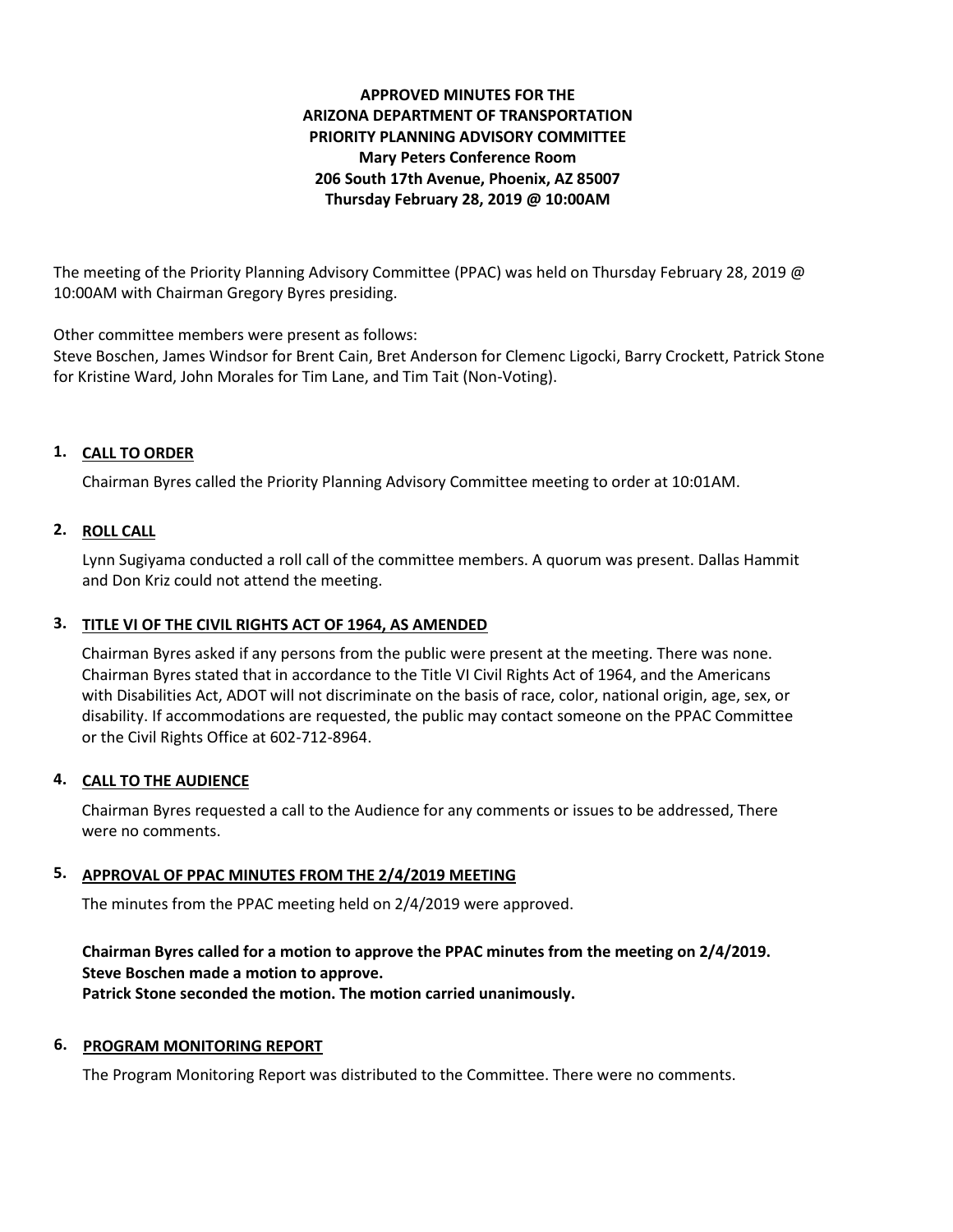# **7. 2019-2024 TRANSPORTATION FACILITIES CONSTRUCTION: DISCUSSION AND POSSIBLE ACTION ON PROGRAM & PROJECT MODIFICATIONS**

| $7-1.$ | Route & MP:                | I-10 @ MP 130.0      |
|--------|----------------------------|----------------------|
|        | <b>Project Name:</b>       | DYSART ROAD - I-17   |
|        | <b>Type of Work:</b>       | UTILITY RELOCATION   |
|        | County:                    | Maricopa             |
|        | District:                  | Central              |
|        | Schedule:                  |                      |
|        | Project:                   | H878601U TIP#: 11717 |
|        | <b>Project Manager:</b>    | <b>Bharat Kandel</b> |
|        | <b>Program Amount:</b>     | \$441,000            |
|        | <b>New Program Amount:</b> | \$1,377,000          |
|        | <b>Requested Action:</b>   | Increase Budget      |

**Item 7-1 was presented by: Bharat Kandel Chairman called for a motion to approve Item 7-1. Brent Cain made the motion to approve. Patrick Stone seconded the motion. Motion carried unanimously**

| $7-2.$ | Route & MP:                | SR 89A @ MP 374.5                    |
|--------|----------------------------|--------------------------------------|
|        | <b>Project Name:</b>       | SEDONA CITY LIMITS - BEAR HOWARD DR. |
|        | <b>Type of Work:</b>       | PAVEMENT REHABILITATION              |
|        | County:                    | Coconino                             |
|        | District:                  | Northcentral                         |
|        | Schedule:                  |                                      |
|        | Project:                   | F004701C TIP#: 8170                  |
|        | <b>Project Manager:</b>    | Craig Regulski                       |
|        | <b>Program Amount:</b>     | \$0                                  |
|        | <b>New Program Amount:</b> | \$10,912,000                         |
|        | <b>Requested Action:</b>   | Establish construction project.      |

**Item 7-2 was presented by: Craig Regulski Chairman called for a motion to approve Item 7-2. Steve Boschen made the motion to approve. Patrick Stone seconded the motion. Motion carried unanimously**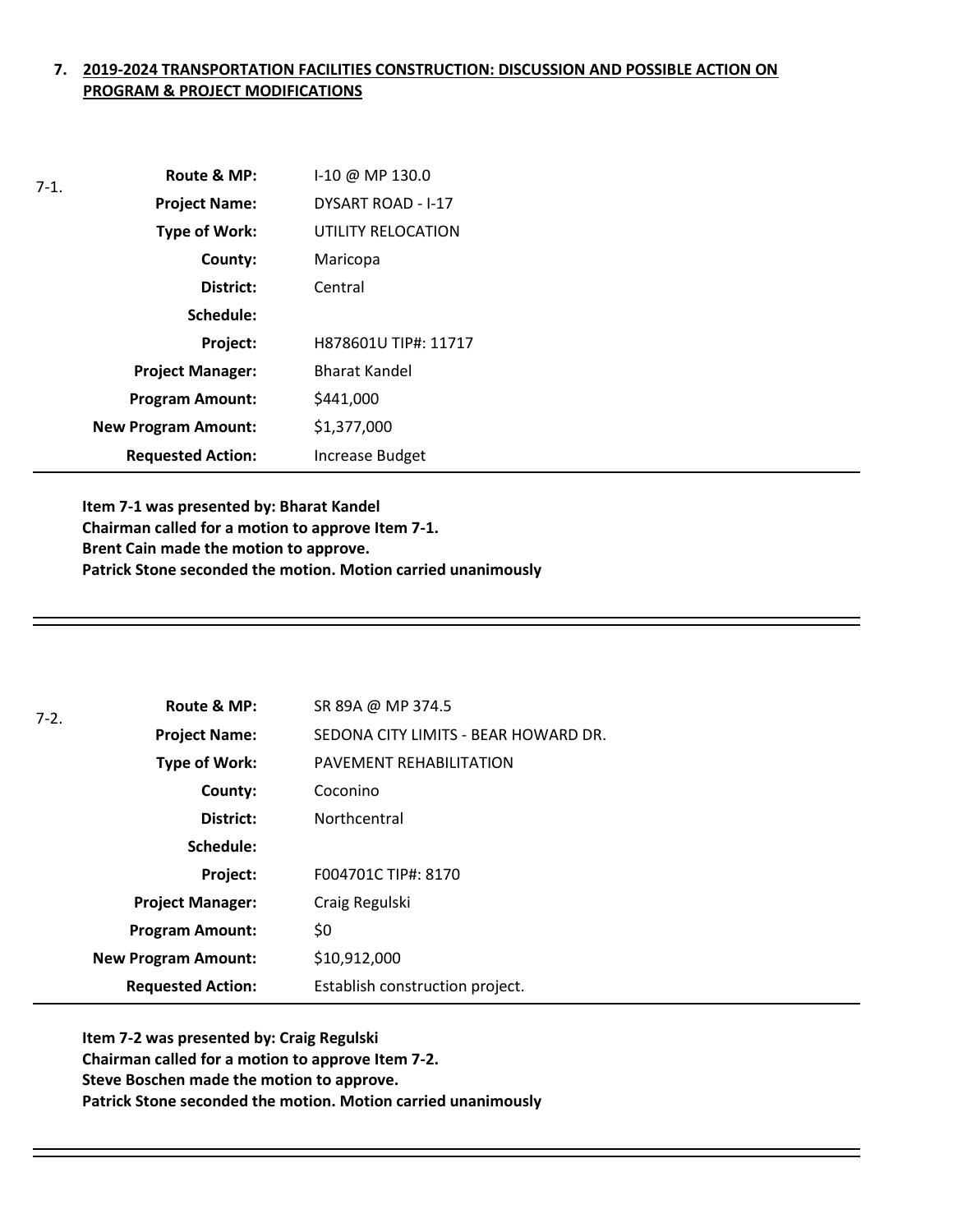| $7-3.$ | Route & MP:                | SR 260 @ MP 302.7              |
|--------|----------------------------|--------------------------------|
|        | <b>Project Name:</b>       | <b>MAINLINE RD - OVERGAARD</b> |
|        | Type of Work:              | PAVEMENT PRESERVATION          |
|        | County:                    | Navajo                         |
|        | District:                  | <b>Northeast</b>               |
|        | Schedule:                  |                                |
|        | Project:                   | F003801C TIP#: 8154            |
|        | <b>Project Manager:</b>    | Kirstin Huston                 |
|        | <b>Program Amount:</b>     | \$0                            |
|        | <b>New Program Amount:</b> | \$4,500,000                    |
|        | <b>Requested Action:</b>   | Establish new project          |

**Item 7-3 was presented by: Kirstin Huston Chairman called for a motion to approve Item 7-3. Steve Boschen made the motion to approve. Patrick Stone seconded the motion. Motion carried unanimously**

| $7 - 4.$ | Route & MP:                | Local Road                      |
|----------|----------------------------|---------------------------------|
|          | <b>Project Name:</b>       | Courtwright and Pierce Ferry Rd |
|          | Type of Work:              | <b>RUMBLE STRIPS</b>            |
|          | County:                    | Mohave                          |
|          | District:                  | <b>Northwest</b>                |
|          | Schedule:                  |                                 |
|          | Project:                   | T017501D TIP#: 100496           |
|          | <b>Project Manager:</b>    | Mohammad Zaid                   |
|          | <b>Program Amount:</b>     | \$0                             |
|          | <b>New Program Amount:</b> | \$213,000                       |
|          | <b>Requested Action:</b>   | Establish new project.          |

**Item 7-4 was presented by: Mohammad Zaid Chairman called for a motion to approve Item 7-4. Clemenc Ligocki made the motion to approve. Patrick Stone seconded the motion. Motion carried unanimously**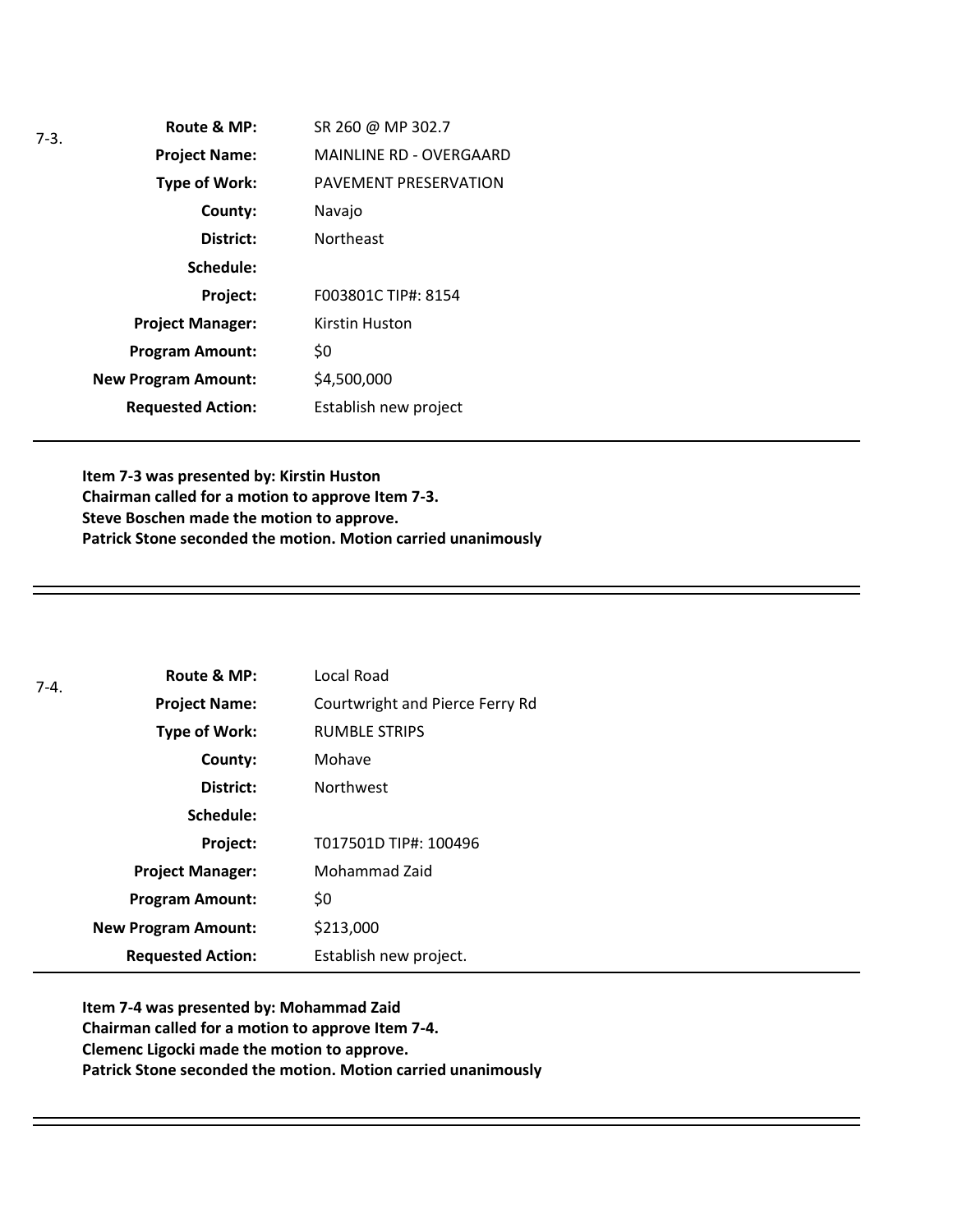| $7-5.$ | Route & MP:                | I-19 @ MP 45.0           |
|--------|----------------------------|--------------------------|
|        | <b>Project Name:</b>       | EL TORO ROAD OP, SB & NB |
|        | Type of Work:              | Replace Bridge Deck      |
|        | County:                    | Pima                     |
|        | District:                  | Southcentral             |
|        | Schedule:                  | FY 2020                  |
|        | Project:                   | F000401C TIP#: 19616     |
|        | <b>Project Manager:</b>    | <b>Olivier Mirza</b>     |
|        | <b>Program Amount:</b>     | \$0                      |
|        | <b>New Program Amount:</b> | \$7,000,000              |
|        | <b>Requested Action:</b>   | Establish new project    |

**Item 7-5 was presented by: Madhav Mundle Chairman called for a motion to approve Item 7-5. Barry Crockett made the motion to approve. Clemenc Ligocki seconded the motion. Motion carried unanimously**

| $7-6.$ | Route & MP:                | US 60 @ MP 226.0                   |
|--------|----------------------------|------------------------------------|
|        | <b>Project Name:</b>       | <b>SUPERIOR - GILA COUNTY LINE</b> |
|        | Type of Work:              | PAVEMENT REHABILITATION            |
|        | County:                    | Pinal                              |
|        | District:                  | Southeast                          |
|        | Schedule:                  |                                    |
|        | <b>Project:</b>            | F016501D TIP#: 9118                |
|        | <b>Project Manager:</b>    | <b>Richard Wallace</b>             |
|        | <b>Program Amount:</b>     | \$322,000                          |
|        | <b>New Program Amount:</b> | \$412,000                          |
|        | <b>Requested Action:</b>   | Increase budget.                   |

**Item 7-6 was presented by: Richard Wallace Chairman called for a motion to approve Item 7-6. Steve Boschen made the motion to approve. Patrick Stone seconded the motion. Motion carried unanimously**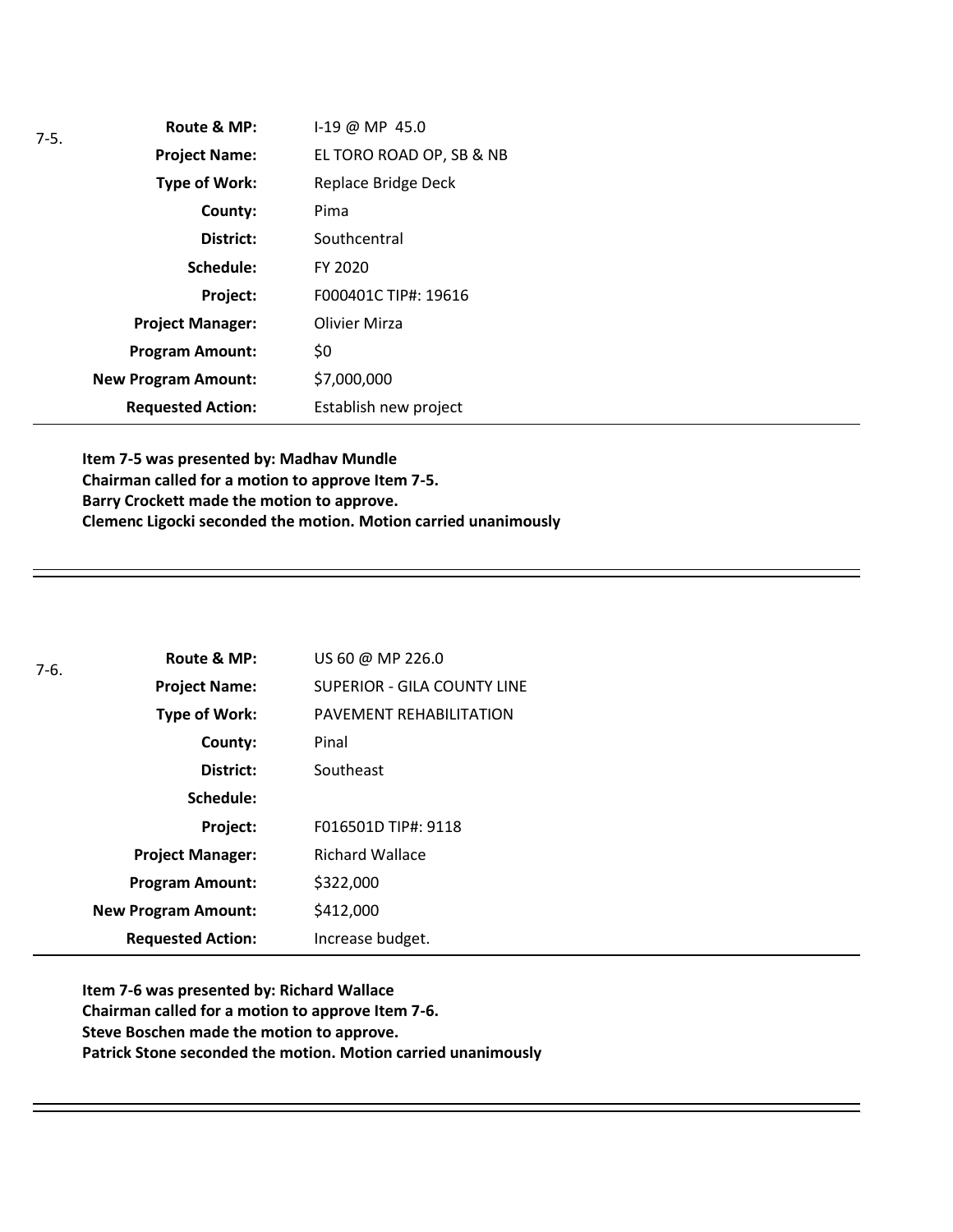| $8-1.$ | AIRPORT NAME:               | Winslow-Lindbergh Regional          |           |
|--------|-----------------------------|-------------------------------------|-----------|
|        | SPONSOR:                    | City of Winslow                     |           |
|        | AIRPORT CATEGORY:           | <b>Public General Aviation</b>      |           |
|        | SCHEDULE:                   | FY 2019-2023                        |           |
|        | PROJECT#:                   | E9M1Y                               |           |
|        | PROGRAM AMOUNT:             | New Project                         |           |
|        | <b>PROJECT MANAGER:</b>     | Lisa Yahraus                        |           |
|        | <b>PROJECT DESCRIPTION:</b> | Reconstruct Taxiway B (Design Only) |           |
|        | <b>REQUESTED ACTION:</b>    | <b>Recommend STB Approval</b>       |           |
|        | <b>FUNDING SOURCES:</b>     | <b>FAA</b>                          | \$242,609 |
|        |                             | <b>Local Sponsor</b>                | \$11,909  |
|        |                             | <b>State</b>                        | \$11,909  |
|        |                             | <b>Total Program</b>                | \$266,427 |
|        |                             |                                     |           |

8-2. AIRPORT NAME: Buckeye Municipal Airport SPONSOR: City of Buckeye AIRPORT CATEGORY: Public General Aviation SCHEDULE: FY 2019-2023 PROJECT #: E9M2A PROGRAM AMOUNT: New Project PROJECT MANAGER: Lisa Yahraus PROJECT DESCRIPTION: Rehabilitate Taxiway – Design Only REQUESTED ACTION: Recommend STB Approval FUNDING SOURCES: **FAA** \$ 275,000.00 **State**  $\begin{array}{ccc} 5 & 13,499.50 \end{array}$ **Sponsor**  $\begin{array}{ccc} \text{5} & 13,499.50 \end{array}$ *Total Program* \$ 301,999.00

**Items 8-1 and 8-2 were presented by: Lisa Yahraus Chairman called for a motion to approve Items 8-1 and 8-2. Patrick Stone made the motion to approve. Bret Anderson seconded the motion. Motion carried unanimously**